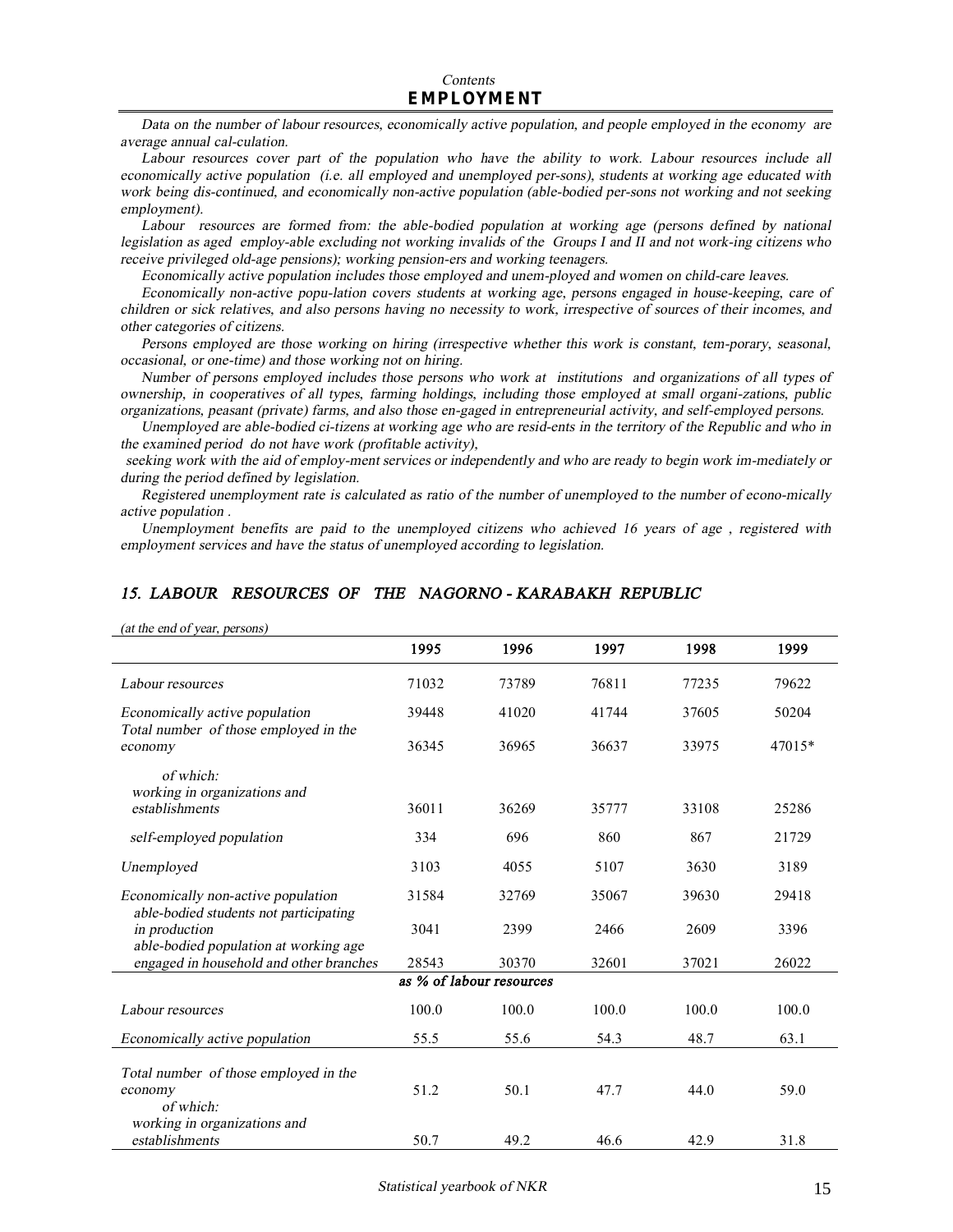| Contents                                                                         |      |      |      |      |      |  |
|----------------------------------------------------------------------------------|------|------|------|------|------|--|
|                                                                                  | 1995 | 1996 | 1997 | 1998 | 1999 |  |
| self-employed population                                                         | 0.5  | 0.9  | 1.1  | 1.1  | 27.3 |  |
| Unemployed                                                                       | 4.4  | 5.5  | 6.6  | 4.7  | 4.0  |  |
| Economically non-active population                                               | 44.5 | 44.4 | 45.7 | 51.3 | 36.9 |  |
| able-bodied students not participating<br>in production                          | 4.3  | 3.3  | 3.2  | 3.4  | 4.3  |  |
| able-bodied population at working age<br>engaged in household and other branches | 40.2 | 41.2 | 42.4 | 47.9 | 32.7 |  |
| Registered unemployment rate**                                                   | 7.9  | 9.9  | 12.2 | 9.7  | 6.4  |  |

\* The abrupt increase of number of engaged in 1999 accounts for increase of number of self-engaged in agriculture as result of land

*privatization. \*\* In per cent of economically active population.* 

#### *16. DISTRIBUTION OF NUMBER OF UNEMPLOYED BY SEX*

| (persons)                                               |       |      |       |      |      |
|---------------------------------------------------------|-------|------|-------|------|------|
|                                                         | 1995  | 1996 | 1997  | 1998 | 1999 |
| Number of registered unem-ployed at the<br>end of year* | 3103  | 4055 | 5107  | 3630 | 3189 |
| males                                                   | $- -$ | $ -$ | $- -$ | 3580 | 3166 |
| females                                                 | $- -$ | $ -$ | $- -$ | 50   | 23   |
| youth aged 16–29                                        | $- -$ | $ -$ | $- -$ | 1484 | 1124 |

\* *Besides the registered unemployment there is also lidden form of unemployment.* 

### *17. AVERAGE ANNUAL NUMBER OF EMPLOYED BY OWNERSHIP TYPES*

| (persons)                   |                          |       |       |       |       |
|-----------------------------|--------------------------|-------|-------|-------|-------|
|                             | 1995                     | 1996  | 1997  | 1998  | 1999  |
| $Total*$                    | 35139                    | 35397 | 34859 | 31994 | 24119 |
| of which:                   |                          |       |       |       |       |
| state and municipal         | 24946                    | 22184 | 21816 | 21608 | 19920 |
| private                     | 10193                    | 13213 | 13015 | 10358 | 4174  |
| public organizations, funds | $\overline{\phantom{0}}$ | ۰     | 28    | 28    | 25    |

\* *Including hired workers only.* 

## *18. AVERAGE ANNUAL NUMBER OF EMPLOYED PERSONS BY BRANCHES OF ECONOMY*

| (person)                         |       |                             |       |       |       |
|----------------------------------|-------|-----------------------------|-------|-------|-------|
|                                  | 1995  | 1996                        | 1997  | 1998  | 1999  |
| Total employement in the economy | 36345 | 36965                       | 36637 | 33975 | 47015 |
| industry                         | 2773  | 3111                        | 2626  | 2529  | 2479  |
| agriculture and forestry         | 8649  | 9701                        | 9152  | 6616  | 21193 |
| construction                     | 2985  | 3279                        | 3927  | 4105  | 3139  |
| transport and communications     | 1131  | 1111                        | 1188  | 1147  | 1100  |
| trade and public catering        | 1788  | 1715                        | 1748  | 1707  | 1974  |
|                                  |       | Statistical yearbook of NKR |       |       | 16    |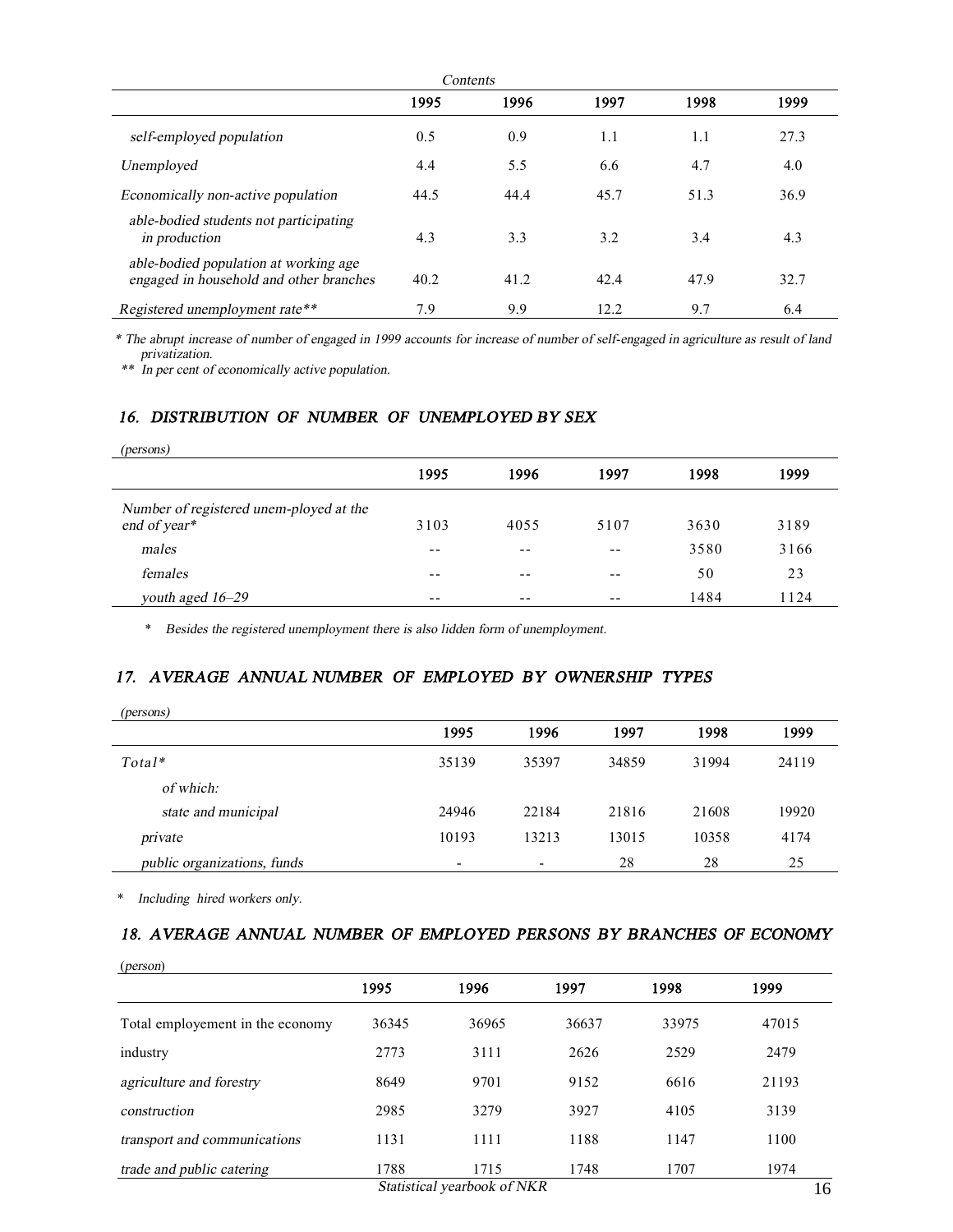| Contents                                                        |                |                      |       |       |       |  |
|-----------------------------------------------------------------|----------------|----------------------|-------|-------|-------|--|
|                                                                 | 1995           | 1996                 | 1997  | 1998  | 1999  |  |
| material and technical supply<br>housing and communal services, | 241            | 249                  | 240   | 235   | 111   |  |
| consumer service                                                | 1642           | 1175                 | 987   | 1203  | 1144  |  |
| health care and social security                                 | 3741           | 2556                 | 2467  | 2592  | 1813  |  |
| education, culture and art                                      | 6144           | 6516                 | 6587  | 6590  | 6734  |  |
| science and scientific service                                  | 97             | 69                   | 37    | 34    | 56    |  |
| finances and credit                                             | 447            | 266                  | 244   | 237   | 203   |  |
| general government authorities                                  | 6527           | 7022                 | 7191  | 6724  | 6801  |  |
| public unions                                                   |                |                      | 28    | 28    | 25    |  |
| other branches                                                  | 180            | 195                  | 215   | 228   | 243   |  |
|                                                                 |                | In percents of total |       |       |       |  |
| Total employement in the economy                                | 100.0          | 100.0                | 100.0 | 100.0 | 100.0 |  |
| industry                                                        | 7.6            | 8.4                  | 7.2   | 7.4   | 5.3   |  |
| agriculture and forestry                                        | 23.8           | 26.2                 | 25.0  | 19.5  | 45.1  |  |
| construction                                                    | 8.2            | 8.9                  | 10.7  | 12.1  | 6.7   |  |
| transport and communications                                    | 3.1            | 3.0                  | 3.2   | 3.4   | 2.3   |  |
| trade and public catering                                       | 4.9            | 4.6                  | 4.8   | 5.0   | 4.2   |  |
| material and technical supply<br>housing and communal services, | 0.7            | 0.7                  | 0.7   | 0.7   | 0.2   |  |
| consumer service                                                | 4.5            | 3.2                  | 2.7   | 3.5   | 2.4   |  |
| health care and social security                                 | 10.3           | 6.9                  | 6.7   | 7.6   | 3.9   |  |
| education, culture and art                                      | 16.9           | 17.6                 | 18.0  | 19.4  | 14.3  |  |
| science and scientific service                                  | 0.3            | 0.2                  | 0.1   | 0.1   | 0.1   |  |
| finances and credit                                             | 1.2            | 0.7                  | 0.7   | 0.7   | 0.4   |  |
| general government authorities                                  | 18.0           | 19.0                 | 19.6  | 19.8  | 14.5  |  |
| public unions                                                   | $\overline{a}$ |                      | 0.1   | 0.1   | 0.1   |  |
| other branches                                                  | 0.5            | 0.5                  | 0.6   | 0.7   | 0.5   |  |

#### **19.** *AVERAGE ANNUAL NUMBER OF EMPLOYED PERSONS BY BRANCHES OF THE ECONOMY AND OWNERSHIP TYPES , for 1999\**

| (persons)                                       |       |                     |                            |
|-------------------------------------------------|-------|---------------------|----------------------------|
|                                                 |       | of which            |                            |
|                                                 | Total | state organizations | private orga-<br>nizations |
| Total employment in the economy                 | 24119 | 19940               | 4154                       |
| industry                                        | 2438  | 1937                | 501                        |
| agriculture and forestry                        | 584   | 313                 | 271                        |
| construction                                    | 3138  | 1385                | 1753                       |
| transport and communications                    | 1052  | 938                 | 114                        |
| trade and public catering                       | 1061  | 90                  | 971                        |
| material and technical supply                   | 111   | 111                 |                            |
| housing and communal services, consumer service | 1044  | 920                 | 124                        |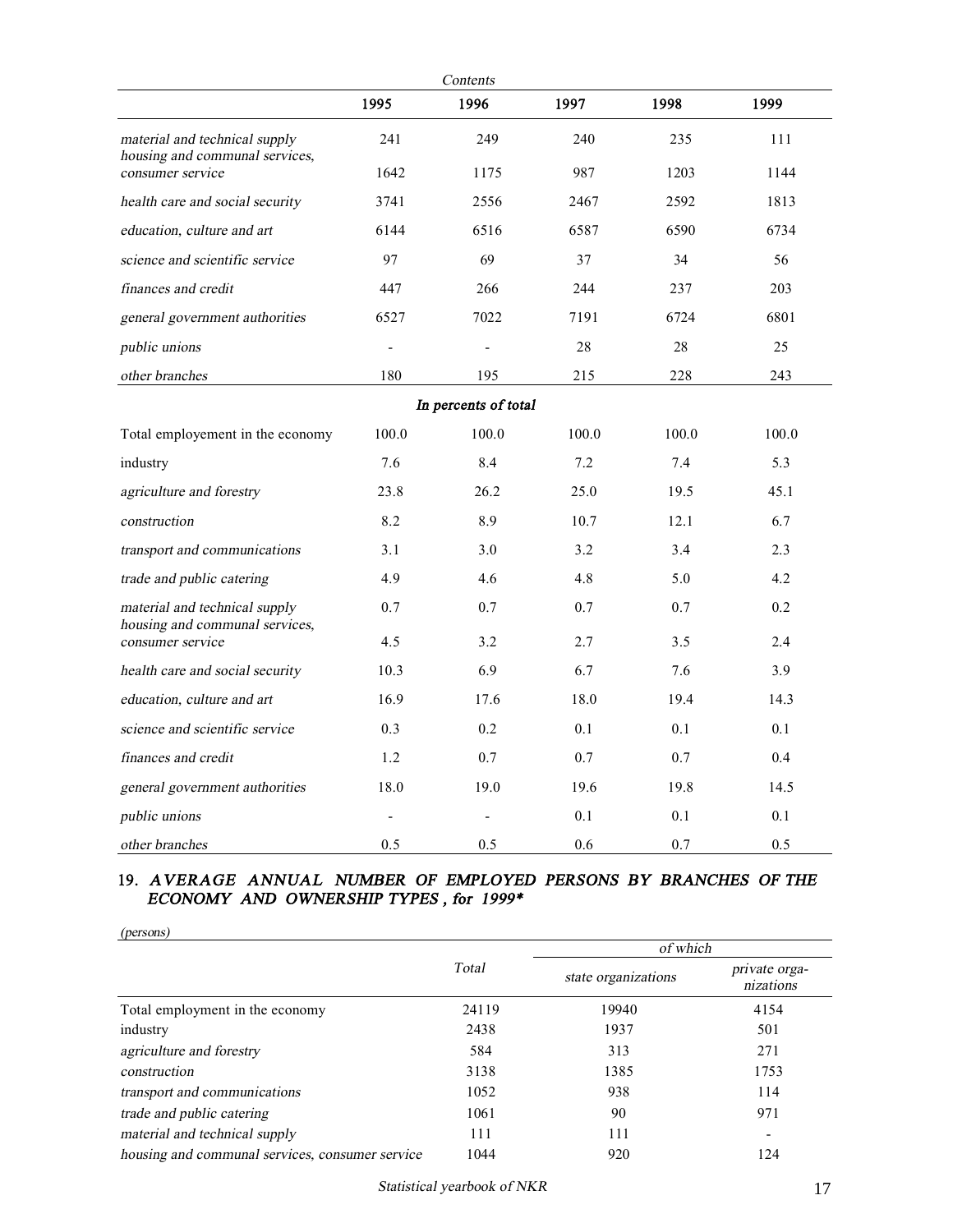|                                 | Contents |                     |                            |
|---------------------------------|----------|---------------------|----------------------------|
|                                 |          | of which            |                            |
|                                 | Total    | state organizations | private orga-<br>nizations |
| health care and social security | 1812     | 1789                | 23                         |
| education, culture and art      | 6734     | 6553                | 181                        |
| science and scientific service  | 56       | 56                  | $\overline{\phantom{0}}$   |
| finances and credit             | 203      |                     | 203                        |
| general government authorities  | 5634     | 5634                | $\overline{\phantom{0}}$   |
| public unions                   | 25       |                     | $\overline{\phantom{0}}$   |
| other branches                  | 227      | 214                 | 13                         |

\* *Including hired workers only.* 

## *20. NUMBER OF PERSONS APPLIED TO EMPLOYMENT SERVICES FOR A JOB*

| (persons)                                  |      |       |      |      |      |
|--------------------------------------------|------|-------|------|------|------|
|                                            | 1995 | 1996  | 1997 | 1998 | 1999 |
| Number of persons seeking employment total | 3103 | 4318  | 5107 | 3644 | 3968 |
| of which:                                  |      |       |      |      |      |
| unoccupied                                 | 3103 | $- -$ | 5107 | 3644 | 3968 |
| of which:                                  |      |       |      |      |      |
| unemployed                                 | 3103 | 4055  | 5107 | 3630 | 3189 |
| persons with job seniority less a year     | ٠    | --    |      |      | 747  |
| persons seeking employment for the first   |      |       |      |      |      |
| time                                       |      | --    |      | 12   | 32   |

### *21. NUMBER OF PERSONS APPLIED TO EMPLOYMENT SERVICES FOR A JOB BY SEX DISTRIBUTION*

| 1995                     | 1996 | 1997 | 1998 | 1999 |
|--------------------------|------|------|------|------|
| 3103                     | 4318 | 5107 | 3644 | 3968 |
| $\overline{\phantom{0}}$ |      | 43   | 55   | 70   |
| 3103                     | 4316 | 5064 | 3589 | 3898 |
|                          |      |      |      |      |

### *22. CHANGE OF NUMBER OF UNEMPLOYED*

| (persons)                                    |      |      |      |      |
|----------------------------------------------|------|------|------|------|
|                                              | 1996 | 1997 | 1998 | 1999 |
| Number of unemployed at the beginning of     |      |      |      |      |
| year                                         | 2953 | 4055 | 5107 | 3630 |
| of which:                                    |      |      |      |      |
| on unemployment benefit                      | 397  | 591  | 543  | 531  |
| registered unemployed since the beginning of |      |      |      |      |
| year                                         | 1865 | 1813 | 932  | 895  |
| fixed benifits since the beginning of year   | --   |      | 789  | 805  |
| removed registration since the beginning of  |      |      |      |      |
| year                                         | 763  | 761  | 2409 | 1336 |
| of which because of:                         |      |      |      |      |
| finding a job                                | 11   | 120  | 130  | 168  |
| untime be on pensionable                     | 82   | 5    | 4    |      |
| because of another reasons                   | 670  | 636  | 2275 | 1167 |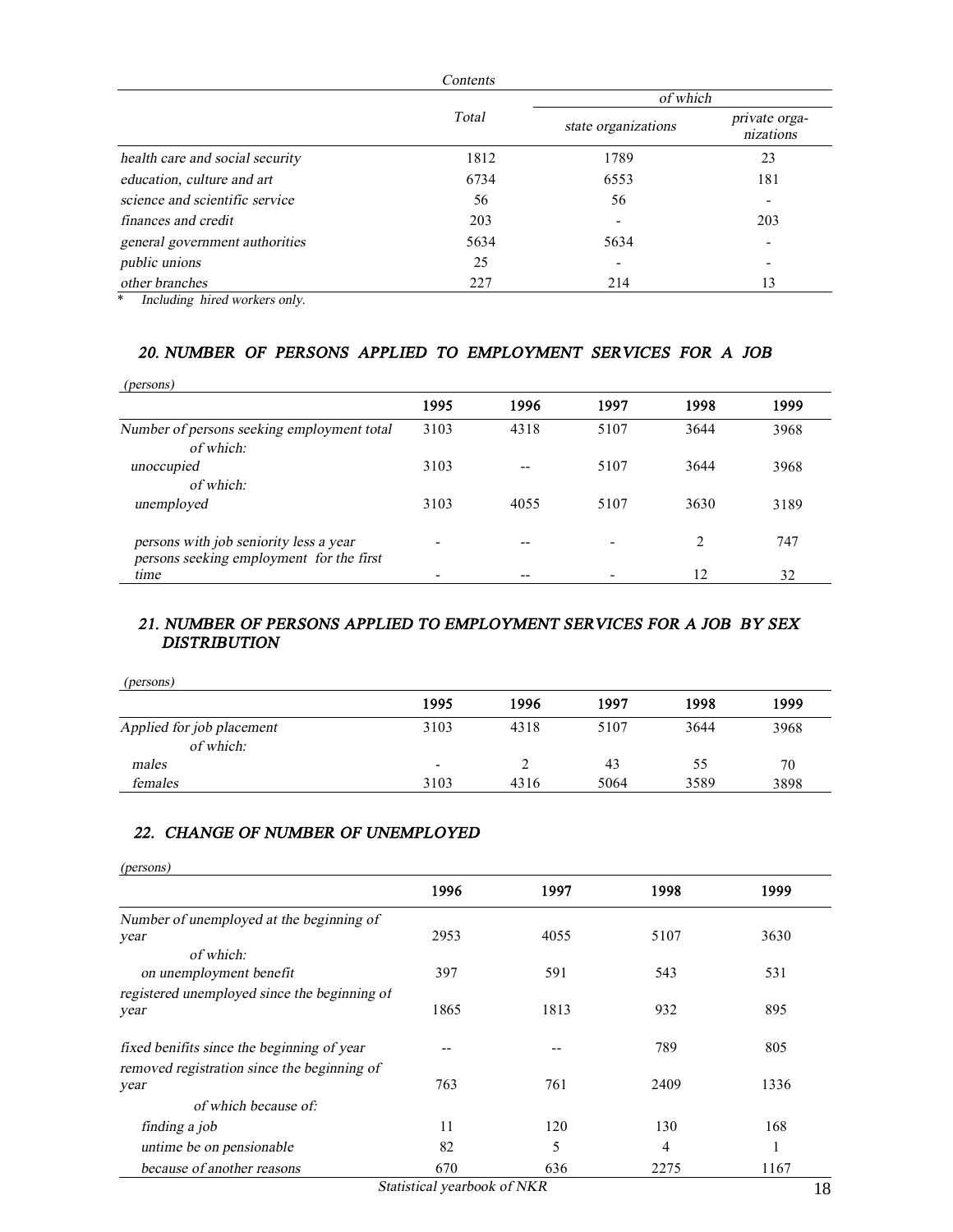| Contents                                                   |       |      |      |      |
|------------------------------------------------------------|-------|------|------|------|
|                                                            | 1996  | 1997 | 1998 | 1999 |
| stoppage of benefits paying since the<br>beginning of year | $- -$ | --   | 801  | 766  |
| numbers unemployed at the end of year<br>of which:         | 4055  | 5107 | 3630 | 3189 |
| on unemployment benefit                                    | 591   | 543  | 531  | 570  |

# *23. DISTRIBUTION OF UNEMPLOYED BY SEX, AGE AND EDUCATION, at the end of year*

| (persons)                       |      |                |  |
|---------------------------------|------|----------------|--|
|                                 | 1998 | 1999           |  |
| Number of unemployed total      | 3630 | 3189           |  |
| of which by sex:                |      |                |  |
| male                            | 3580 | 3166           |  |
| female                          | 50   | 23             |  |
| of which by place of residence: |      |                |  |
| in urban areas                  | 2506 | 2596           |  |
| in rural areas                  | 1124 | 593            |  |
| of which by age, old:           |      |                |  |
| aged under 18                   | 1    | $\overline{2}$ |  |
| $18 - 21$                       | 281  | 219            |  |
| $22 - 29$                       | 1202 | 903            |  |
| 30-49                           | 1926 | 1740           |  |
| aged 50 and over                | 220  | 325            |  |
| of which:                       |      |                |  |
| educated                        |      |                |  |
| high                            | 265  | 297            |  |
| middle specialized              | 676  | 715            |  |
| middle general                  | 2565 | 2114           |  |
| middle unfinished               | 124  | 63             |  |

#### **24.** *NUMBER OF REGISTERED UNEMPLOYED BY DURATION AND BECAUSE OF UNEMPLOYMENT*

*(persons)* 

| $V^{222222}$                                                                           |      |      |
|----------------------------------------------------------------------------------------|------|------|
|                                                                                        | 1998 | 1999 |
| Numbers unemployed total<br>of which:<br>because of dismissal                          | 3630 | 3189 |
| on boss initiative                                                                     | 1858 | 2019 |
| on one's own initiative                                                                | 1748 | 1150 |
| because of violation of working discipline<br>of which:<br>by duration of unemployment | 24   | 20   |
| from 1 to 3 months                                                                     | 263  | 110  |
| from $3$ to 6 months                                                                   | 249  | 821  |
| from 6 months to year                                                                  | 1509 | 562  |
| a year over                                                                            | 1609 | 1696 |